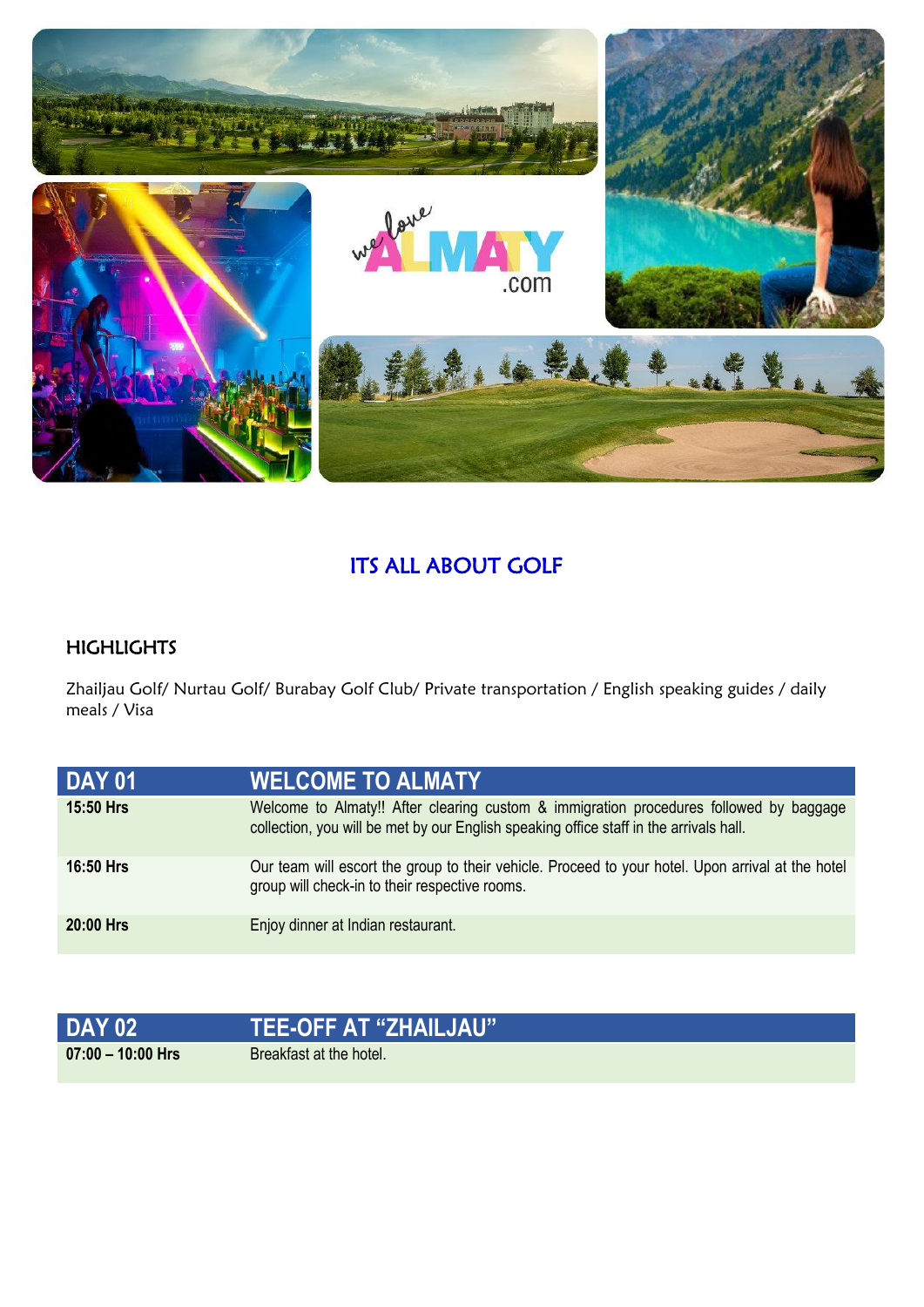| $10:00$ Hrs | Proceed to Tee-Off at the "Zhailjau" 18 hole golf course.<br>Zhailjau was designed by the late Arnold Palmer and is one of two courses in Almaty. The<br>course is typical parkland with quite some change in elevation, large greens and many water<br>hazards. The views of the snow-capped peaks of the Tian Shan mountains are truly<br>spectacular. |
|-------------|----------------------------------------------------------------------------------------------------------------------------------------------------------------------------------------------------------------------------------------------------------------------------------------------------------------------------------------------------------|
| $14:00$ Hrs | Lunch at Indian restaurant.                                                                                                                                                                                                                                                                                                                              |
| $18:00$ Hrs | Return to the hotel for relaxation & free time.                                                                                                                                                                                                                                                                                                          |
| 20:00 Hrs   | Enjoy dinner at Indian restaurant.                                                                                                                                                                                                                                                                                                                       |

| <b>DAY 03</b>       | <b>TEE-OFF AT "NURTAU"</b>                                                                                                                                                                                                                                                   |
|---------------------|------------------------------------------------------------------------------------------------------------------------------------------------------------------------------------------------------------------------------------------------------------------------------|
| $07:00 - 10:00$ Hrs | Breakfast at the hotel.                                                                                                                                                                                                                                                      |
| 10:00 Hrs           | Proceed to Tee-Off at the "Nurtau" 18 hole golf course.<br>The construction of Golf Club "Interlyuks" began in 1995 and in 1996 it opened as a 9-hole golf<br>course. Being very popular, in 2003, it was expanded to an 18-hole course and renamed the<br>Nurtau Golf Club. |
| <b>14:00 Hrs</b>    | Lunch at Indian restaurant.                                                                                                                                                                                                                                                  |
| 18:00 Hrs           | Return to the hotel for relaxation & free time.                                                                                                                                                                                                                              |
| 20:00 Hrs           | Enjoy dinner at Indian restaurant.                                                                                                                                                                                                                                           |

| <b>DAY 04</b>    | <b>WELCOME TO ASTANA   BOROVOYE</b>                                                                                                                                                                                                                                                                                                                                                                                                                                                                            |
|------------------|----------------------------------------------------------------------------------------------------------------------------------------------------------------------------------------------------------------------------------------------------------------------------------------------------------------------------------------------------------------------------------------------------------------------------------------------------------------------------------------------------------------|
| 12:00 Hrs        | <b>Welcome to Astana!!</b><br>After clearing custom & immigration procedures followed by baggage collection, you will be met<br>by our English-speaking office staff in the arrivals hall.                                                                                                                                                                                                                                                                                                                     |
| <b>15:00 Hrs</b> | Departure from Astana to Borovoye Lake district (275 Kms / 3 hours)<br>On a way to the resort area which is in 270 km from Astana, your professional guide will give<br>you an introduction to history of this region.                                                                                                                                                                                                                                                                                         |
| <b>15.30 Hrs</b> | ARRIVAL AT THE BEAUTIFUL "RIXOS BORVOYE"<br>Welcome to Borovoye.experience, the fairy-tale world of Rixos Borovoe surrounded by a<br>magnificent landscape of forests and mountains reflecting in Lake Shchuchye.                                                                                                                                                                                                                                                                                              |
| 17:00 Hrs        | <b>GUIDED TOUR OF BOROVOYE NATIONAL PARK</b><br>Borovoe occupies 85000 hectares of north-eastern part of Kokshetau elevation. There are 14<br>lakes in the park, each having surface area of more than 1 sq.km, and a large number of small<br>lakes. There are no monuments of material heritage in Borovoe. But the nature itself has<br>created the unique natural landscapes of extraordinary beauty with combination of majestic<br>mountain scenery, blue mirror lakes, coniferous and deciduous groves. |
|                  | On Abylaykhan Valley you will feast your eyes upon "Ush-kyz", "Ok-Zhetpes", "Zhumbaktas"<br>rocks and "Kokshetau" mountain, each having the surprising legends reflecting history and<br>identity of the Kazakh people. Further you will have an easy hiking on "Bolektau" mountain, on<br>the top of which the tremendous view of the "Borovoe" lake and its surroundings opens.                                                                                                                              |